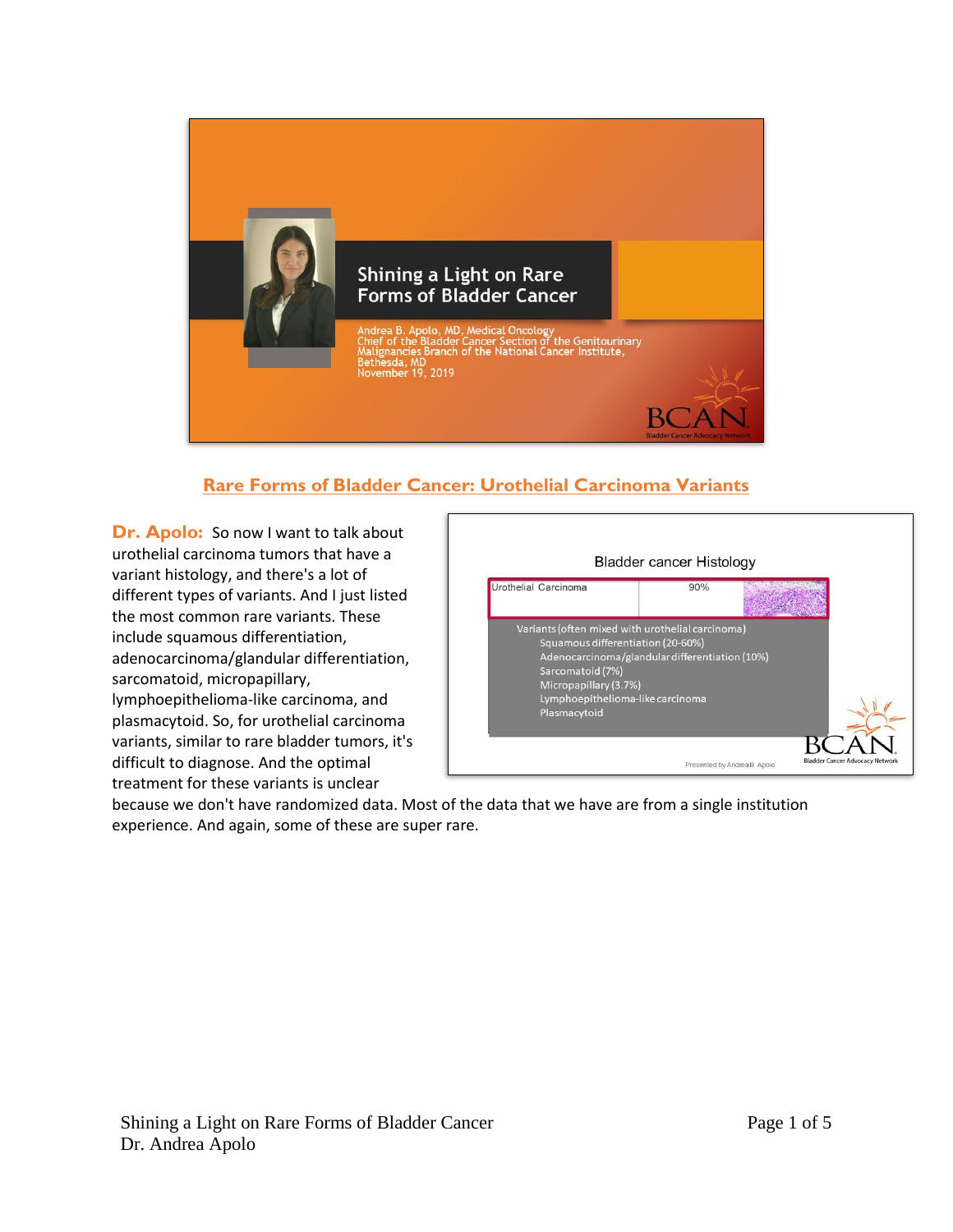

So I'll start off with urothelial carcinoma with squamous differentiation, and this is different than pure squamous cell carcinoma. Squamous differentiation within urothelial carcinoma is actually not too uncommon. We do see it in T1 tumors. These are non-muscle-invasive tumors occurring about 8 to 15% of the time. And we see it actually pretty commonly in muscle-invasive tumors, occurring about 20 to 60% of the time, depending on which surgical theories do you look at. These are high-grade and usually advanced stage at presentation. Next slide.

So, in terms of giving intravesical therapy for non-muscle-invasive disease, this is reasonable and this is okay to do as long as there's close surveillance with high vigilance for understaging and early cystectomy

if the patient has recurrent. In terms of responding to chemotherapy, these tumors do respond. Remember, these are urothelial carcinoma with squamous differentiation. And they actually have a really good response to chemotherapy. Similar stage-matched to urothelial carcinoma in terms of their outcome, although some studies have suggested that these are potentially more aggressive, and there's more risk of understaging. Next slide.

Urothelial Carcinoma with Squamous Differentiation

- Intravesical immunotherapy can be considered in early non-muscleinvasive bladder cancer with close surveillance, high vigilance for understaging and early cystectomy if needed
- High rates of response to neoadjuvant chemotherapy with similar survival when controlled for stage
- Treated similar to stage-matched urothelial carcinoma and recognized that potentially more aggressive with risk for understaging

So, moving onto urothelial carcinoma with

glandular differentiation. These kind of look a little bit like the adenocarcinomas, but just a little spot of them have adenocarcinoma, and the rest of them are urothelial carcinoma. These occur in about 10% of urothelial carcinoma. You see small tubules or gland-like spaces in conventional urothelial carcinoma

Urothelial Carcinoma with Glandular Differentiation

- 10% of urothelial carcinoma
- Small tubules or gland-like spaces in conventional urothelial carcinoma, similar to enteric adenocarcinoma
- Thought to imply poorer prognosis but not clear
- Predictive of increased chemotherapy resistance in unresectable disease
- Same treatment considerations as squamous differentiation where treated similar to stage-matched urothelial carcinoma with recognition of potentially more aggressive with high-risk of understaging



histology, similar to enteric adenocarcinoma. It's thought that these possibly have a poor prognosis, but it's not clear. In terms of the response to chemotherapy, there's a theory that these may be more resistant to chemotherapy, but this has not been shown consistently in trials. Some trials have actually shown that they're just as responsive to chemotherapy, and the treatment is the same. Similar to squamous cell differentiation, you treat it the same,

Shining a Light on Rare Forms of Bladder Cancer Dr. Andrea Apolo

Presented by Andrea B. Apolo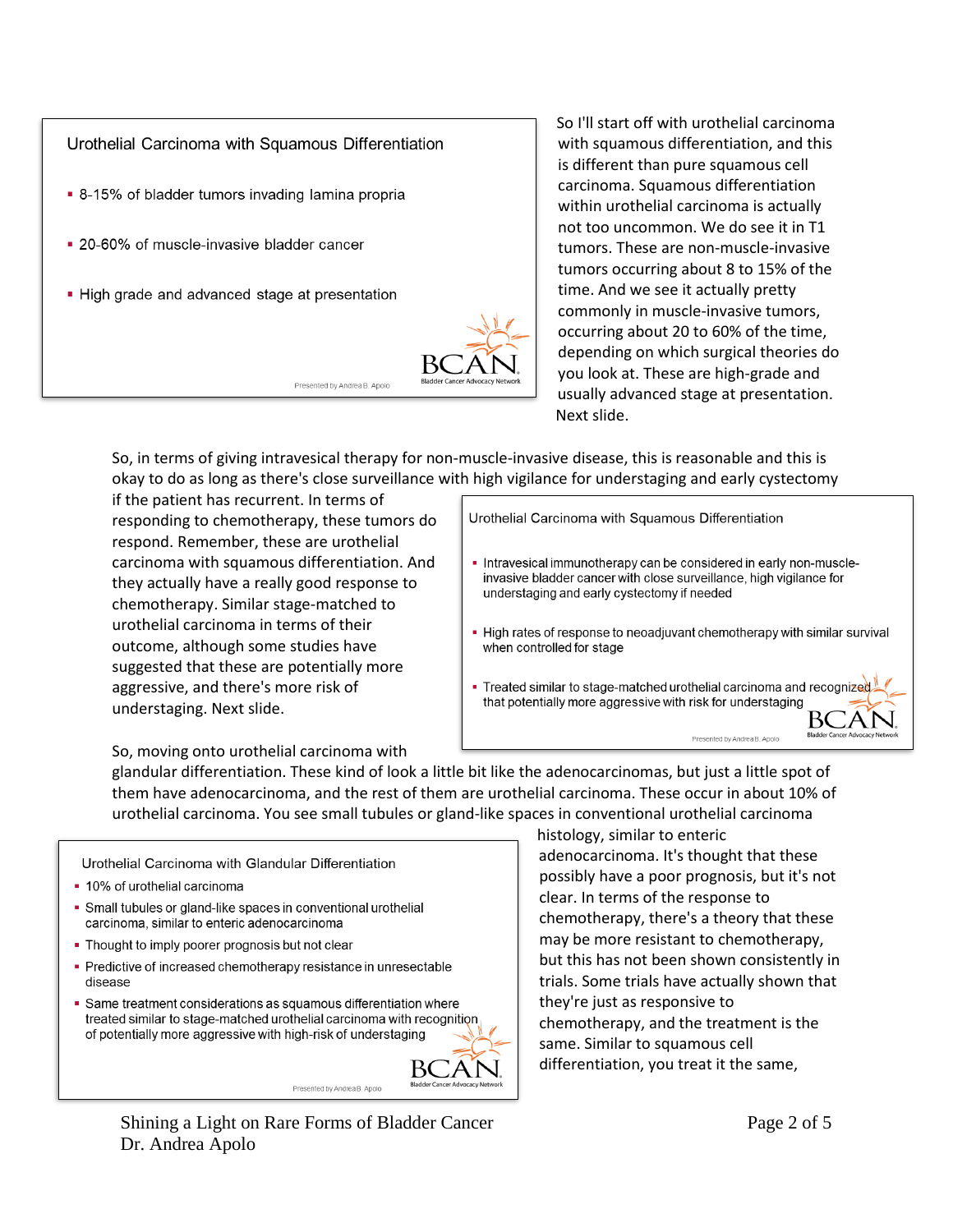again, recognizing that these may be more aggressive, and again, a high risk of understaging.

So, micropapillary carcinoma. These are really rare. These are urothelial carcinoma with micropapillary in them. Initially they were about .6 to 1% of all urothelial carcinomas, but they're actually being found more now as pathologists learn how to find these. Histologically they look like a papillary serous ovarian carcinoma, but these are urothelial carcinoma. They just look like that under the microscope. They do have a worse disease-specific survival than urothelial carcinoma, with a poor prognosis. And actually, the higher the component of micropapillary within the

### Micropapillary Carcinoma

- . 0.6-1% initially but up to 6% of bladder cancers due to increase awareness
- Histology reminiscent of papillary serous ovarian carcinoma
- Worse disease-specific survival than urothelial carcinoma with uniformly poor prognosis
- Higher percentage of micropapillary component associated with higher risk of recurrence



specimen, then the more aggressive the tumor is. So, the more percentage of the tumor that has micropapillary features, the worse the outcome seems to be.

#### Micropapillary Carcinoma

- Frequently high-grade and high stage with high rate of lymphovascular invasion (LVI)
- Lymph node metastases (47%)
- Distant metastases (35%)
- Limited response to BCG immunotherapy in early-stage disease and likely to progress while on intravesical therapy

Presented by Andrea B. Apolo

• 67% progress and 22% develop metastases







So, frequently these are high-grade, higher stage with lymphovascular invasion. And what that means is that if you look under the microscope at the tissue and you see little vessels. Those little vessels often have tumor in them. You can see the tumor cells inside the vessels. Either these could be either vascular or lymphatic vessels. And that's how the tumor travels. So these do have a higher rate of lymphovascular invasion or LVI. And therefore, they present with lymph node metastases, a diagnosis more

Presented by Andrea B. Apolo

commonly than urothelial carcinoma. And also, they present with distant metastases more commonly than regular urothelial carcinoma. So in terms of the treatment of non-muscle-invasive micropapillary tumors, the response to BCG is not very good. So, that needs to be taken into consideration. If this is a micropapillary non-muscle-invasive tumor, BCG will not work as well. They have a high rate of progression and also, a high rate of developing metastatic disease from non-muscle-invasive disease.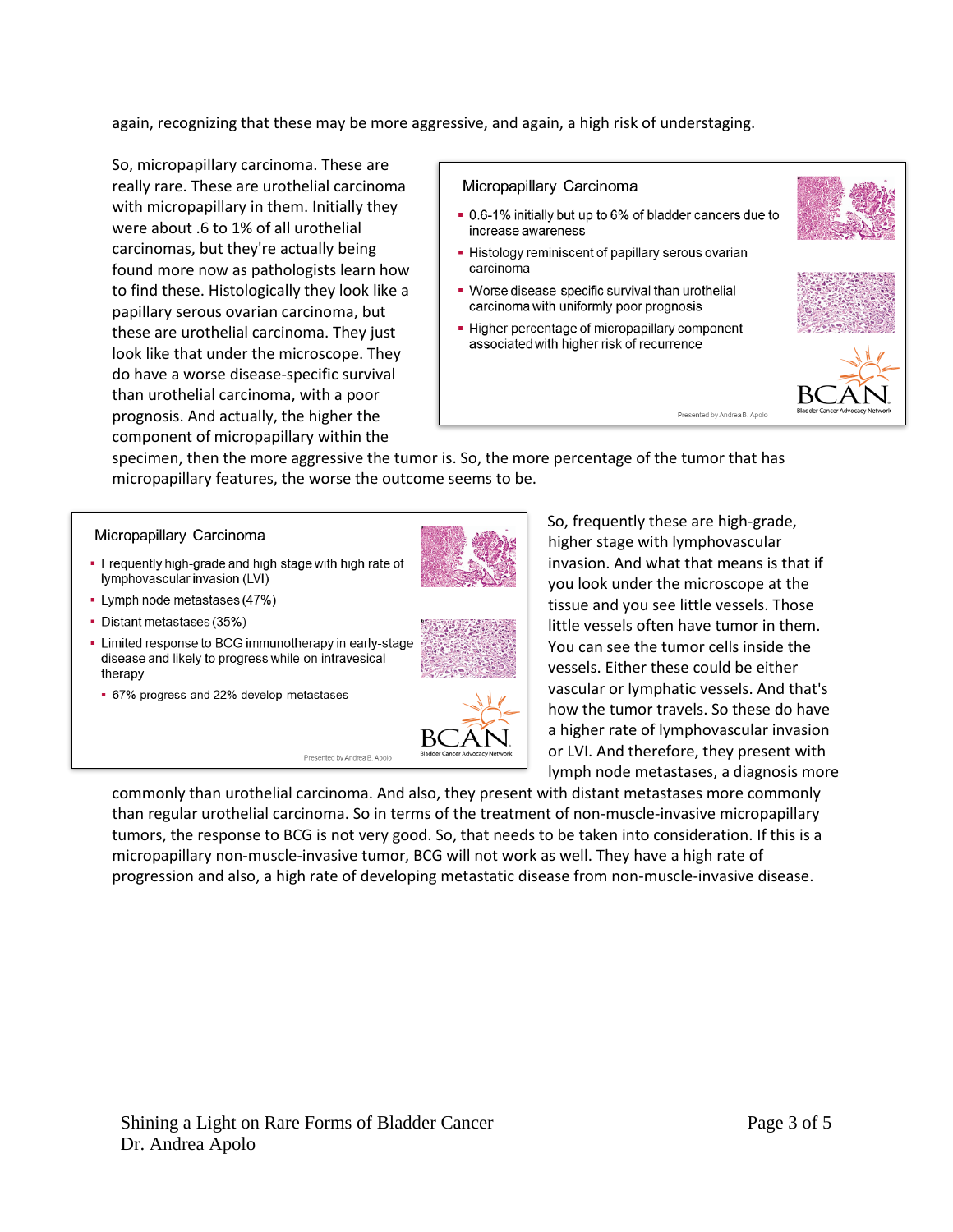### Sarcomatoid Carcinoma (Carcinosarcoma)

- . Rare only about 0.6% of bladder cancer
- · Biphasic malignant neoplasm
	- · Epithelial (carcinomatous) component
	- Mesenchymal (sarcomatous) component
- Histologies in decreasing order of frequency:
	- · Osteosarcoma
	- Chondrosarcoma
	- Rhabdomvosarcoma
	- · Liposarcoma
	- · Angiosarcoma
	- Mixture



So, because of that, the treatment would be cystectomy instead of treating them with BCG. So. another rare variant is sarcomatoid carcinoma. These can be carcinoma and sarcoma, either and or. Really, really rare. They account for about .6% of bladder cancers. And there's different histologies. In order of frequency, there's osteosarcoma, there's chondrosarcoma, there's rhabdomyosarcoma, there's liposarcoma, angiosarcoma, and mix.

And the risk factors for developing

sarcomatoid carcinoma is radiation therapy, intravesical cyclophosphamide. The mean age is 66 years of age. These are high stage and grade tumors, frequently have lymph node and distant metastases. They're very aggressive. They're more aggressive than standard urothelial carcinoma, even when adjusted for stage. And there really isn't a good way of treating them. They don't respond well to

chemotherapy. Radiation is often incorporated into the treatment. Surgery can often be incorporated into treatment. But in patients that have these tumors, it's important to have a multimodal approach. And what that means is that the medical oncologist, the urologist, and radiation oncologist should discuss the case to see what the best treatment option is for a particular case.

Plasmacytoid urothelial carcinoma is very rare. And it is associated with peritoneal involvement, that's the abdominal cavity, and local circumferential growth. So they can encase, for example, the rectum. These tumors do respond to chemotherapy, but they come back. So like in muscle-invasive tumors, you give them chemo, they downstage, but then within a year, the cancer comes back metastatic. These are aggressive tumors.

#### Sarcomatoid Carcinoma (Carcinosarcoma)

- · Risk factors include:
- Radiation therapy
	- · Intravesical cyclophosphamide
- Mean age 66 years
- High stage and grade with frequent lymph node and distant metastases
- Very aggressive:
	- more aggressive than standard urothelial carcinoma even with adjustment for stage at<br>presentation
- No recent large series to guide therapy with controversy regarding response to chemotherapy and radiation
	- . Multimodal therapy may yield the best outcomes



# Plasmacytoid Urothelial Cancer

- Plasmacytoid tumors
	- Very rare
	- Associated with peritoneal involvement and local circumferential growth
		- Encasing rectum
	- Chemo-sensitive but poor prognosis
	- In muscle invasive disease these tumors respond to neoadjuvant chemotherapy with down-staging but usually recur within one year

Presented by Andrea B. Apolo

Presented by Andrea B Apolo

BC